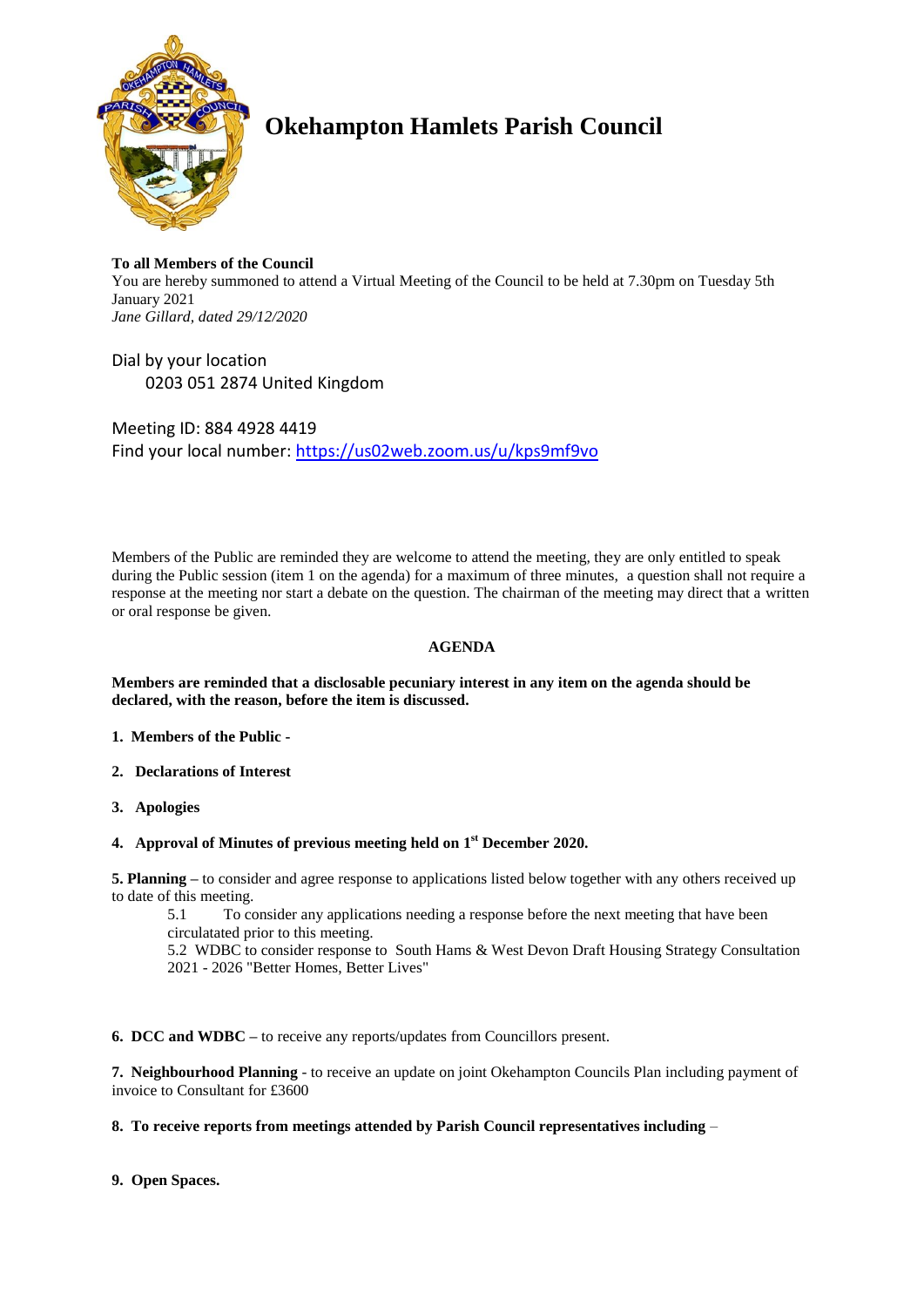**9.**1 Inspection and Works in Meldon Woods including potential inclusion of work required to track as raised by Ian Brooker at previous meeting. Emergency works carried out by Oak Valley Tree Services to deal with Ash Die Back and wind damaged trees. Costs £700 Costs to date £1360, work still to be invoiced £4000

**9.**2 Note 5 yearly Inspection of Meldon Woods and OTPLNR taking place on January 12, 13<sup>th</sup> and 14<sup>th</sup>. Chairman attending with Oak Valley Tree Services; all councillors are invited to attend also.

**9.3** Meldon Woods lay by and car park – to discuss any recent issues

**9.4** General discussion re ongoing general management of Meldon Woods and Old Town Park.

**9.5** Notice Board in Romansfield Estate

#### **10. Correspondence**

10.1 Okehampton Town Council – request for funding towards CCTV

10.2 OCSG – to consider grant request for £300 to help support vulnerable residents through the Covid19 pandemic.

10.3 Sticklepath & Okehampton Conservation Group – to consider grant application for £250 towards costs of replacement tools and contribution towards annual insurance premium.

10.4 National Census 2021 – to consider communication received from Census Engagement Manager. 10.5 Network Rail – to consider correspondence received re planned work on Okehampton to Exeter rail line.

**For Information –**

#### **11 Updates on Flood Plan and Snow Plan and actions required.**

**12. Communication –** to agree ongoing methods of communication with residents of the Parish including reprinting of Welcome Booklet, potential distribution areas and other methods of communication required.

#### **13. Finance** –

#### **13.1 Accounts for payment –**

| £ 321.22 |
|----------|
|          |
| 262.80   |
| 112.00   |
|          |

13.2 Bank Reconciliation and Statement of Budget – see below.

#### **15. Budget Setting 2021/22**

15.1 To agree budget for 2021/22

15.2 To agree annual precept for 2021/22

15.3 To consider response to 2021/22 Local Government Finance Settlement: Technical Consultation

## **PART TWO**

Items which may be taken in the absence of the press and public.

The Council is recommended to pass the following resolution:-

'Resolved that under section 1(2) of the Public Bodies (Admission to Meetings) Act 1960 that the public and press be excluded from the meeting for the following items as they involve the likely disclosure of sensitive and confidential information.'

#### **16. To note current WDBC Enforcement cases list and information.**

# **17. Date and venue of next virtual meeting to be confirmed as**  $2^{nd}$  **February 2021**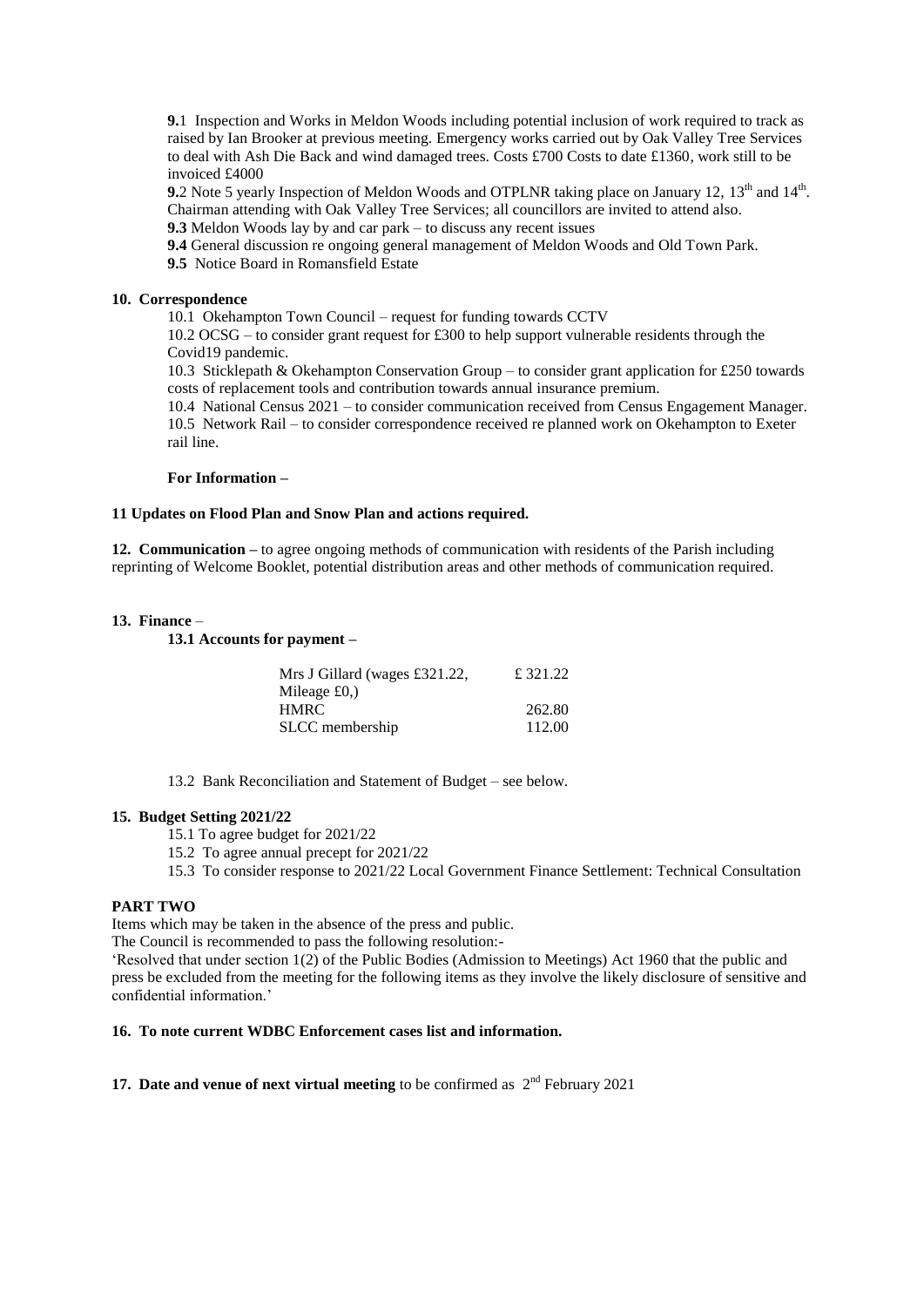# Current account at 29/12/20 4976.21 Deposit account at 29/12/20 64568.83 **Total £69545.04 Less Restricted Funds** Coronavirus Grants (held on behalf of Oke Support Group) £3292.78 **For info – funds received (inc in balances above)** Covid Grants £2000.00 **Less Unpresented cheques/payments £66252.26 Budget** Annual budget 39550 Year to date spend 13000 Unspent revenue against allocated budget £ **26550 Allocated Reserves** Election 3000.00 Meldon Woods 5000.00 Old Town Park 5000.00 General Reserve 26000.00 Beating the Bounds 750.00 Equipment replacement 3000.00

### **Okehampton Hamlets Parish Council - Bank Reconciliation**